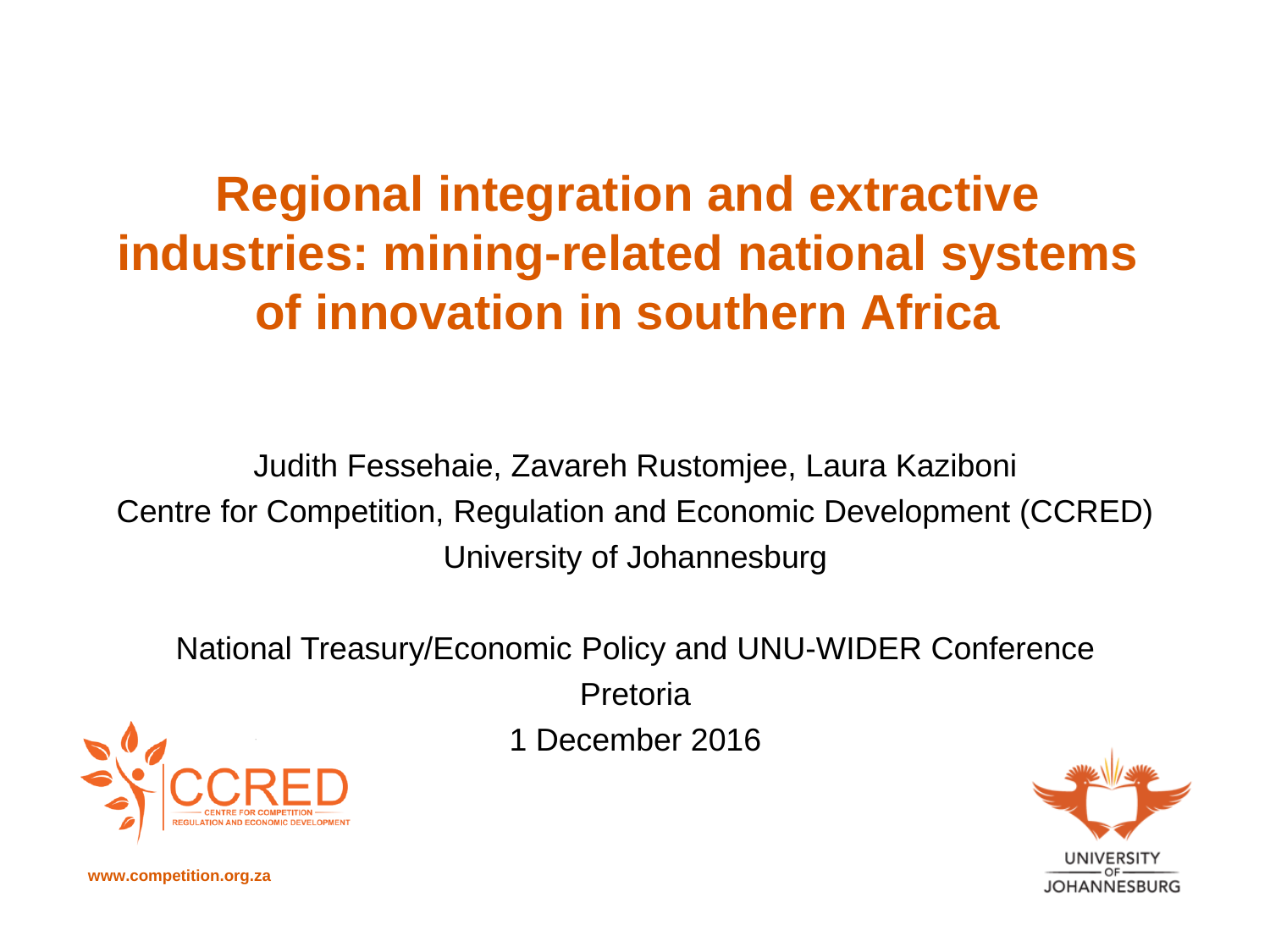

Part of larger research project on Regional Industrialisation supported by UNU-WIDER

- Rationale and research questions
- Key findings
- Implications for regional cooperation

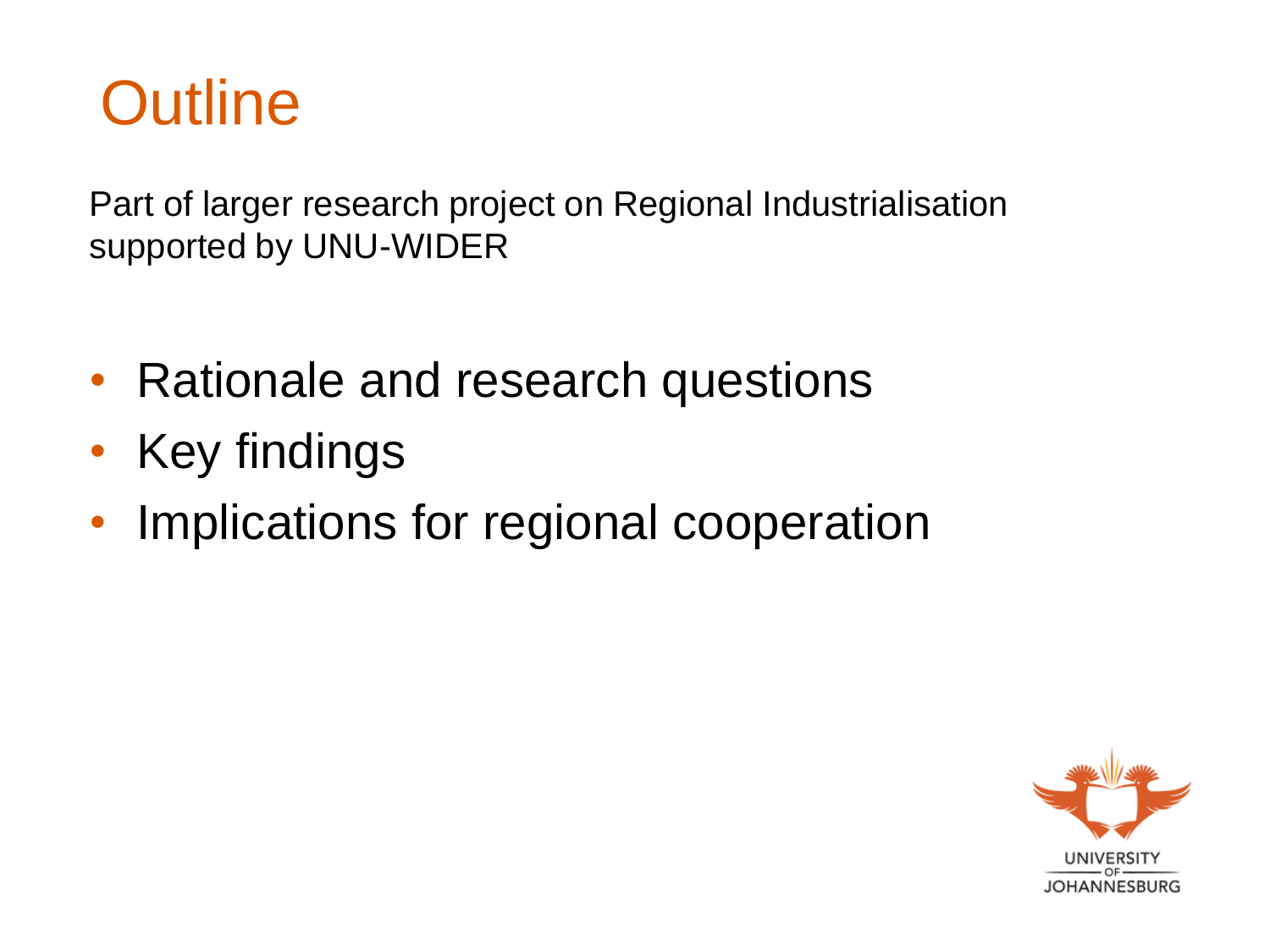# Rationale and Research questions

- Previous research on regional value chain for mining-related capital equipment:
	- SA dominant player but losing ground
	- Policy inconsistency across the region
	- Room for regional cooperation
- Resource-based industrialisation requires substantial domestic knowledge intensification efforts (de Ferranti et al. 2002; Blomström and Kokko 2007; Wright and Czelusta 2004, 2007)
- National System of Innovation (NSI) literature emphasizes the systemic and dynamic nature of innovation ecosystems (Freeman 1995; Viotti 2002; Lundvall 2010)

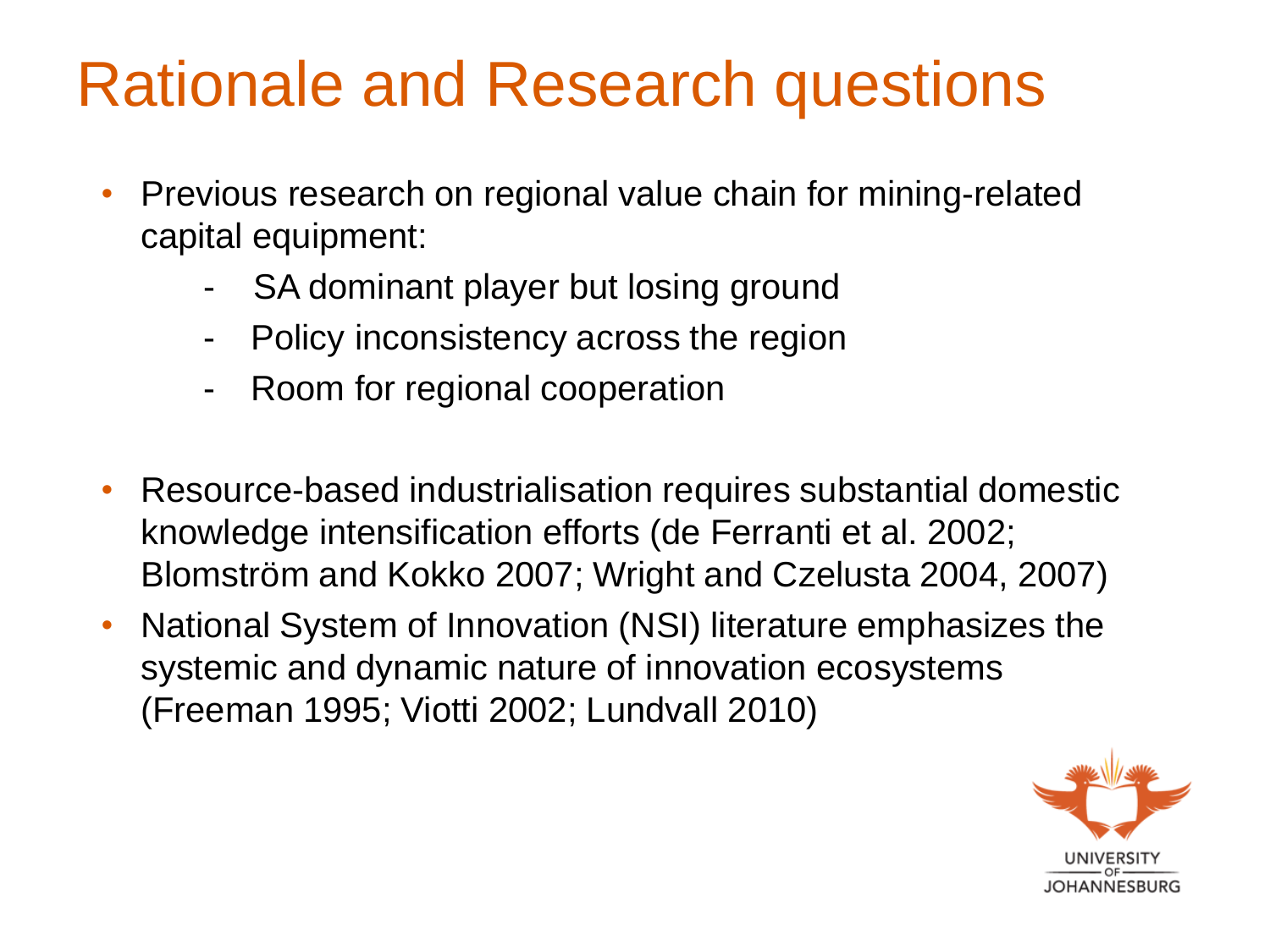#### Contd.

•The research covers the following aspects of NSI:

- 1. Engineering consultancy services
- 2. Engineering skills development
- 3. (Technical Vocational Education and Training)
- 4. R&D and Innovation
	- Little research on mining-related NSIs in the region
	- Mining-related NSIs in Botswana, Zambia and Zimbabwe different trajectories
	- Cannot be seen in isolation otherwise we miss important regional dynamics related to skills development and competence building
	- What is the role of South Africa?
	- Policy implications

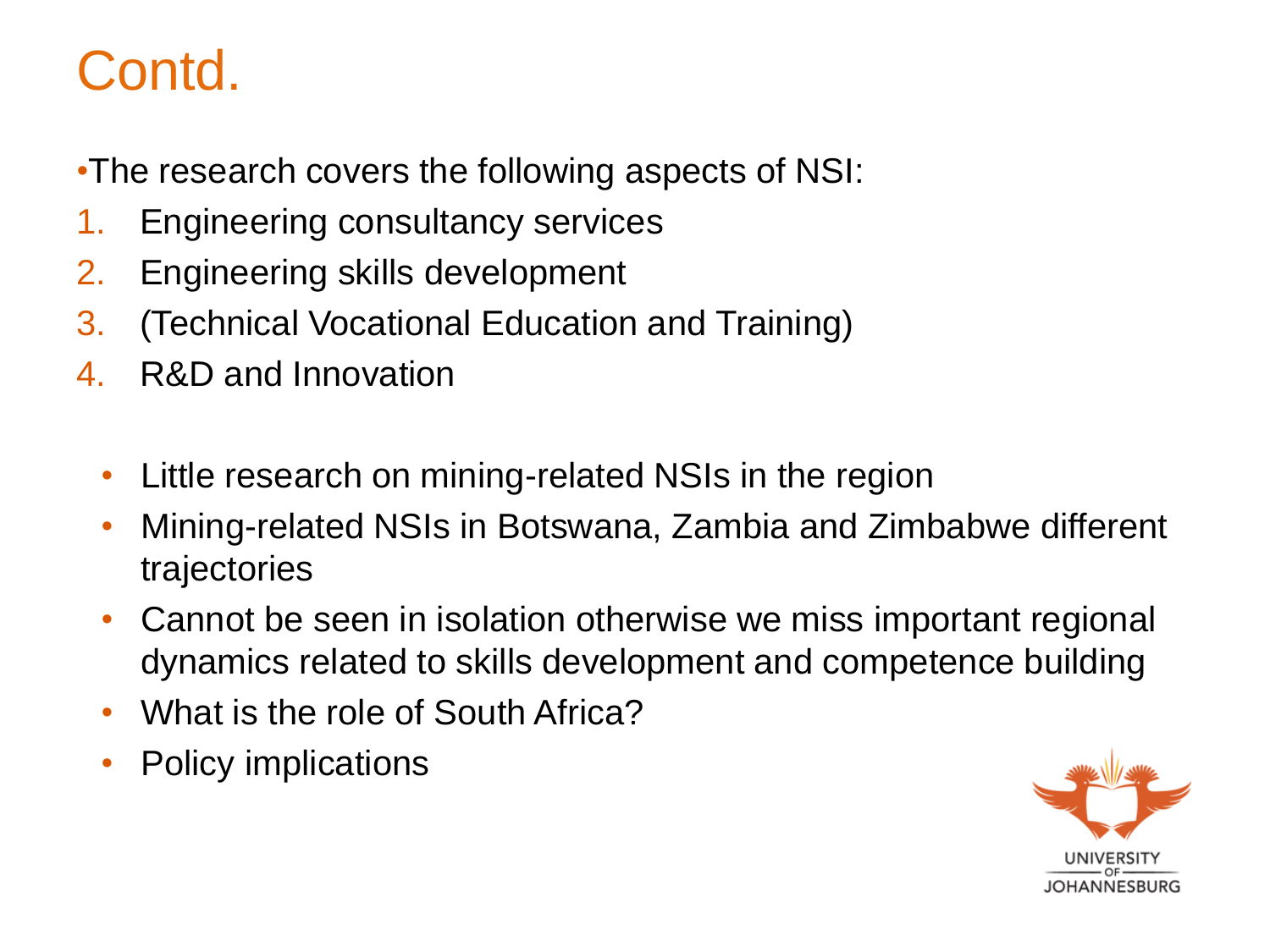## Engineering Consultancy Services

- Regional value chain dominated by SA-based engineering firms, with significant regional skills – 2014, 14% foreign workers in the mining sector (South Africa Chamber of Mines)
- Except for South Africa, domestic markets are relatively open to foreign professionals
- Domestic firms relegated to lowest value added segments

Challenges:

- Lack of enforcement of local content provisions
- Returning engineering skills struggle to enter the market
- Access to SA market is restricted

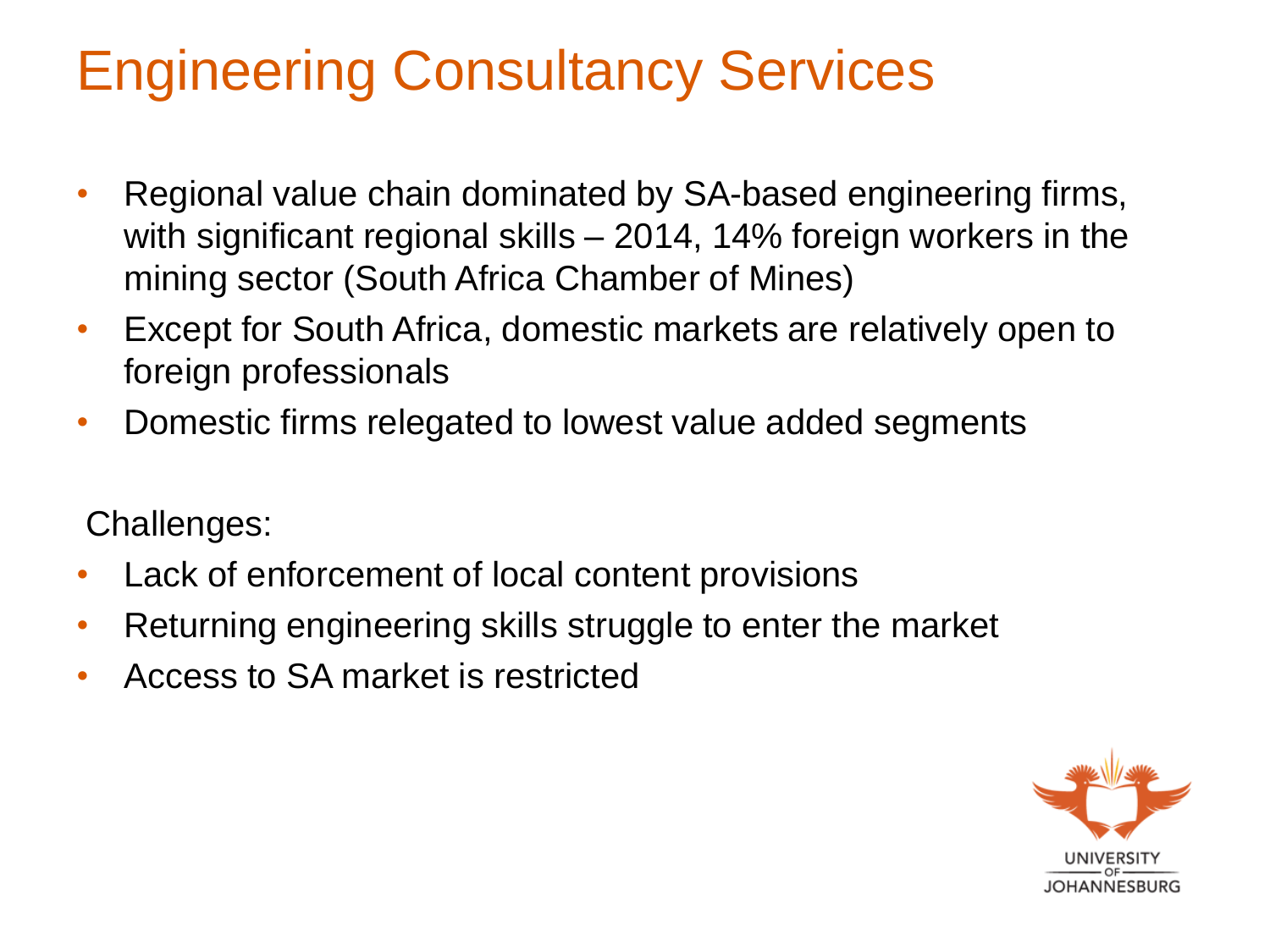#### Engineering Skills Development

- Significant engineering skills development for the region is taking place in SA
- Different trends in degree levels and return to home countries Zambia biggest loser
- Institutional frameworks lag behind: 2000 SADC Regional Qualification Framework
- Weak cooperation: UB/UNZA with SU/UCT; UNZA-UZ most relationships are informal
- SA qualification to circumvent limited recognition of regional qualifications

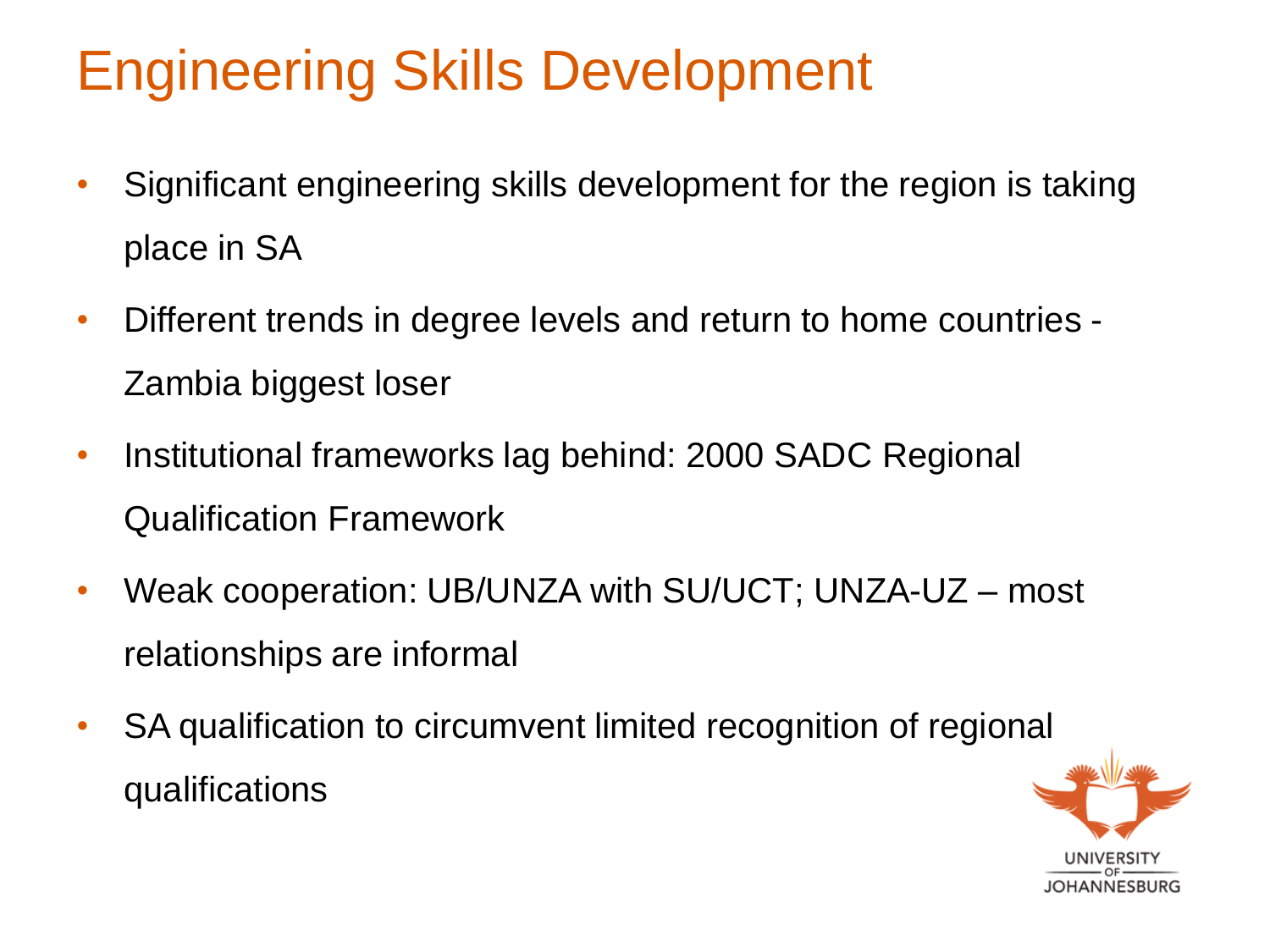#### R&D and Innovation

- SA leading capabilities in the region
- SA NSI not geared to the region yet market for innovation would be large
	- Council for Scientific and Industrial Research: lack of regional leadership (SIRDC/BITRI)
	- Mintek: No mandate although commercial interest
	- South African Minerals to Metals Research Institute (SAMMRI)
	- Wits Centre for Mechanised Mining Systems
	- Significant % regional researchers but no institutional linkages
	- Slow progress at SADC level but Botswana aim to regional reach

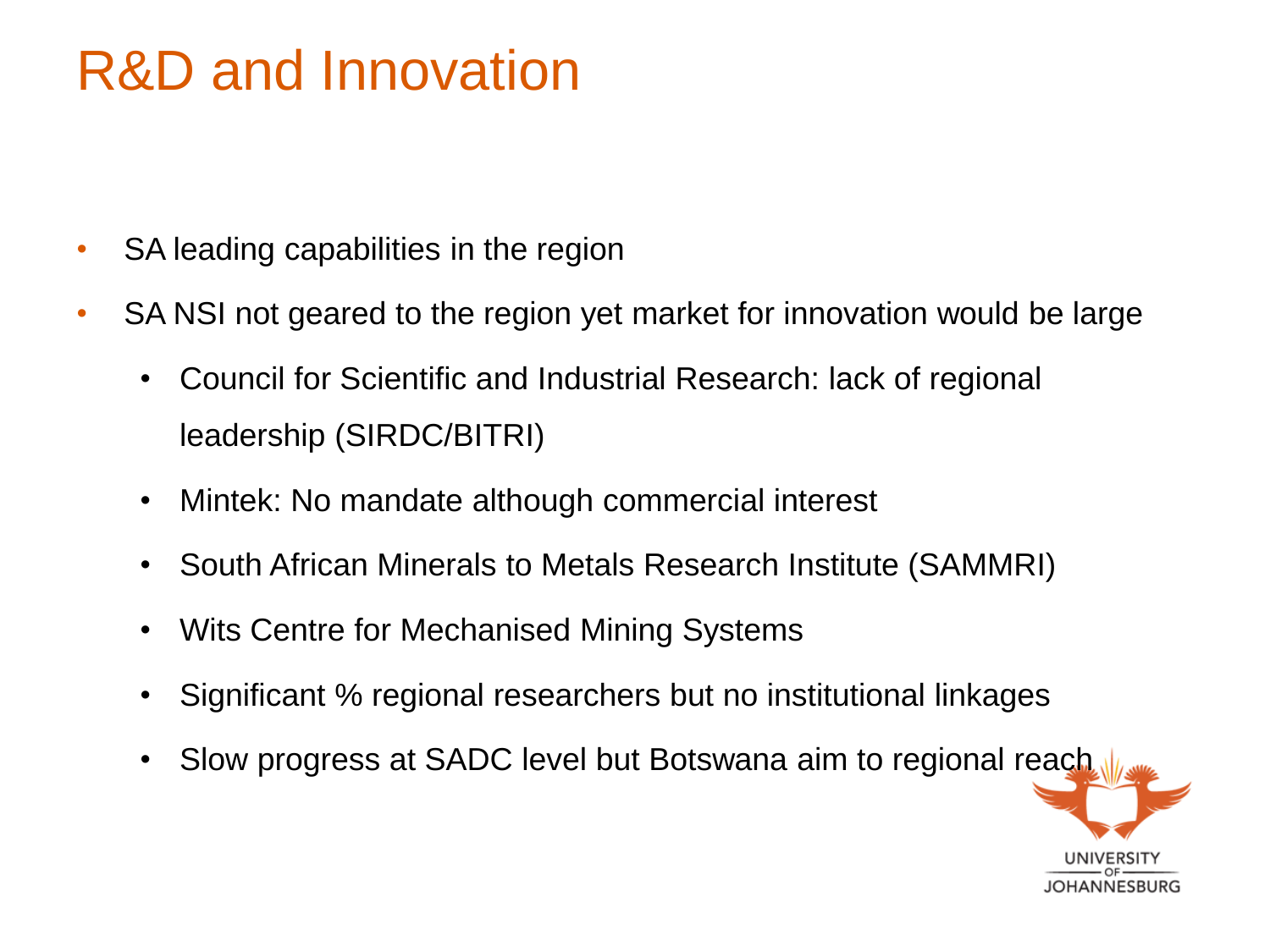## A Regional System of Innovation?

Regional System of Innovation, including:

- cross-border investment flows
- flows of mining-related goods and services
- intra- SADC flows of students, lecturers, technicians, and engineers

#### **YET :**

- SADC institutional frameworks lag behind
- But bilateral cooperation also ineffective (SA leadership?)
- South Africa taps into the flows of regional skills to address its own skills deficit in engineering consultancy and R&D but very different dynamics
- Little impact on knowledge intensification outside SA